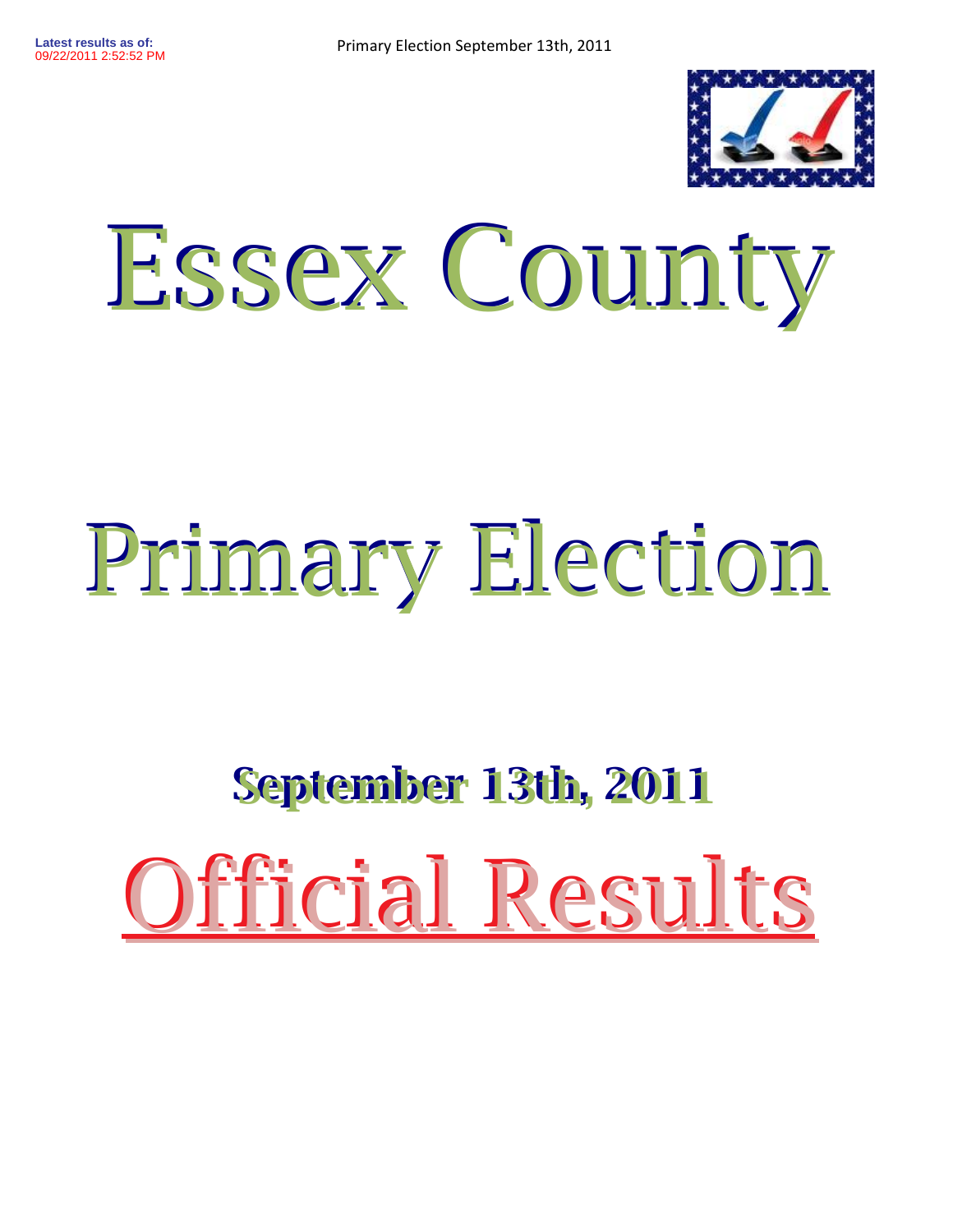## REPUBLICAN Ballot CROWN POINT

| <b>TOWN COUNCILMAN</b>             |     |
|------------------------------------|-----|
| <b>Tara A. Peters</b>              | 218 |
| <b>Charles Mazurowski</b>          | 225 |
| <b>Sherlene E. Simpson-Barrows</b> | 55. |
| <b>Yvonne DuShane</b>              | 120 |

## REPUBLICAN Ballot KEENE

#### **SUPERVISOR**

| <b>William B. Ferebee</b> |  |
|---------------------------|--|
| <b>Paul F. Vincent</b>    |  |

### DEMOCRATIC Ballot NEWCOMB

### SUPERINTENDENT OF HIGHWAYS

| <b>Mark Yandon</b> |  |
|--------------------|--|
| John D. Helms      |  |

## REPUBLICAN Ballot **SCHROON**

### **SUPERVISOR**

| <b>Michael Marnell</b>     | 134 |
|----------------------------|-----|
| <b>Margaret (Meg) Wood</b> | 123 |
| <b>Dennis C. Christian</b> |     |

### TOWN COUNCILMAN

| Donald C. Sage         | 177 |
|------------------------|-----|
| <b>Bruce E. Caza</b>   | 102 |
| <b>Clara M. Phibbs</b> | 203 |

### SUPERINTENDENT OF HIGHWAYS

| Dana E. Shaughnessy |  |
|---------------------|--|
| <b>Dale Pecor</b>   |  |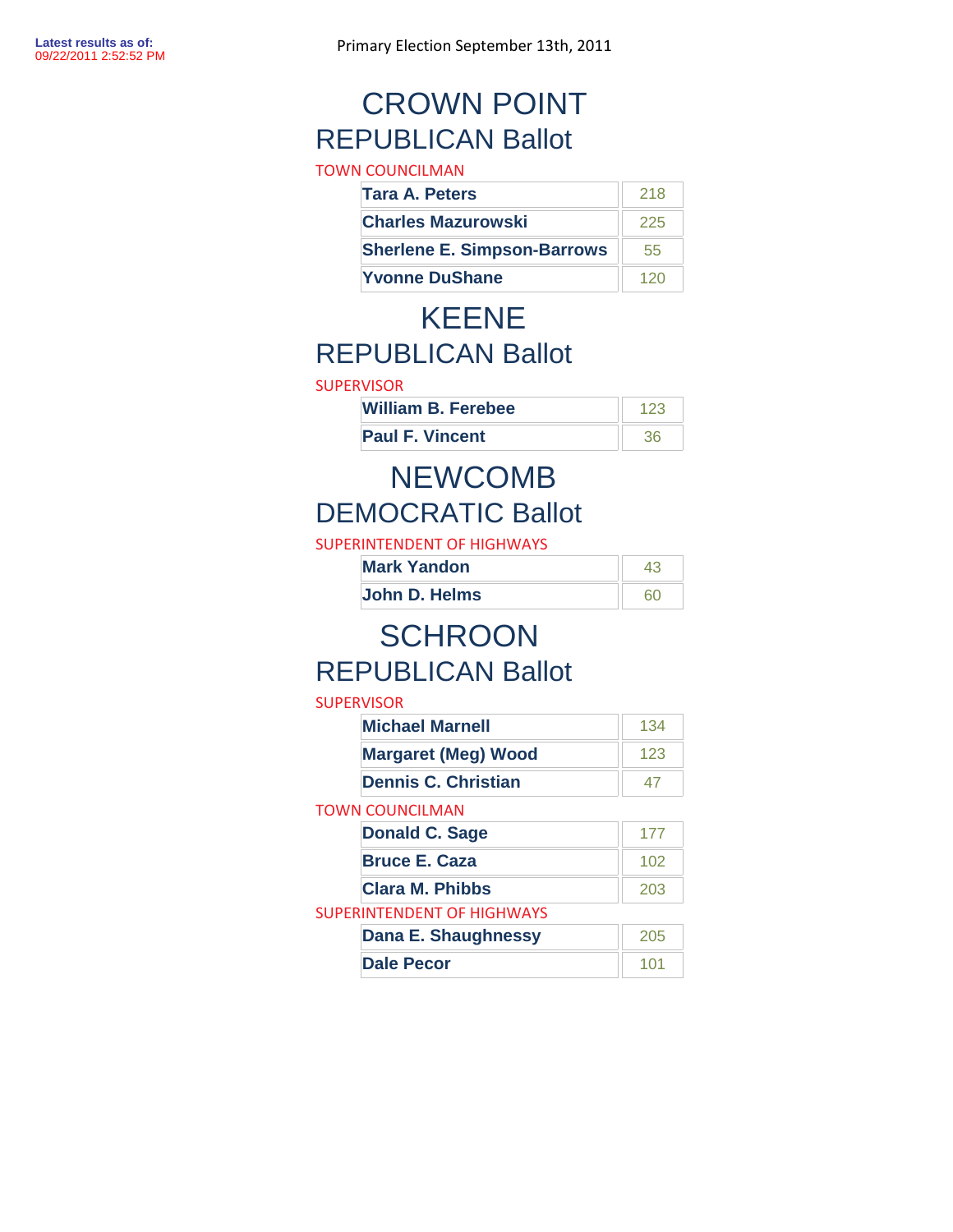| Town <sup>-</sup><br>Assy Dist 113th - Cong Dist 23rd | <b>CROWN POINT ED: 1</b> |                             |     |
|-------------------------------------------------------|--------------------------|-----------------------------|-----|
|                                                       |                          | <b>TOWN COUNCILMAN</b>      |     |
|                                                       |                          | 1B: Tara A. Peters          | 84  |
|                                                       | 2B:                      | <b>Charles Mazurowski</b>   | 81  |
|                                                       | 3B                       | Sherlene E. Simpson-Barrows | 26  |
|                                                       | 4 <sub>B</sub>           | <b>Yvonne DuShane</b>       | 52  |
| Town:<br>Assy Dist 113th - Cong Dist 23rd             | <b>CROWN POINT</b>       | ED: 2                       |     |
|                                                       |                          | <b>TOWN COUNCILMAN</b>      |     |
|                                                       |                          | 1B: Tara A. Peters          | 46  |
|                                                       | 2B <sub>1</sub>          | Charles Mazurowski          | 43  |
|                                                       | 3B                       | Sherlene E. Simpson-Barrows | 4   |
|                                                       | 4B                       | <b>Yvonne DuShane</b>       | 14  |
| Town:<br>Assy Dist 113th - Cong Dist 23rd             | <b>CROWN POINT</b>       | ED: 3                       |     |
|                                                       |                          | <b>TOWN COUNCILMAN</b>      |     |
|                                                       |                          | 1B: Tara A. Peters          | 88  |
|                                                       | 2B:                      | Charles Mazurowski          | 101 |
|                                                       | 3B                       | Sherlene E. Simpson-Barrows | 25  |
|                                                       | 4B                       | <b>Yvonne DuShane</b>       | 54  |

| Town:                            | <b>KEENE</b> | ED: 1                  |    |
|----------------------------------|--------------|------------------------|----|
| Assy Dist 113th - Cong Dist 20th |              |                        |    |
|                                  |              | <b>SUPERVISOR</b>      |    |
|                                  |              | 1B: William B. Ferebee | 73 |
|                                  |              | 2B: Paul F. Vincent    | 24 |
| Town:                            | <b>KEENE</b> | ED: 2                  |    |
| Assy Dist 113th - Cong Dist 20th |              |                        |    |
|                                  |              | <b>SUPERVISOR</b>      |    |
|                                  |              | 1B: William B. Ferebee | 50 |
|                                  |              | 2B: Paul F. Vincent    | 12 |

| <b>NEWCOMB</b><br>Town:          | ED: 0                             |    |
|----------------------------------|-----------------------------------|----|
| Assy Dist 113th - Cong Dist 23rd |                                   |    |
|                                  | <b>SUPERINTENDENT OF HIGHWAYS</b> |    |
|                                  | 1A: Mark Yandon                   | 43 |
|                                  | 2A: John D. Helms                 | 60 |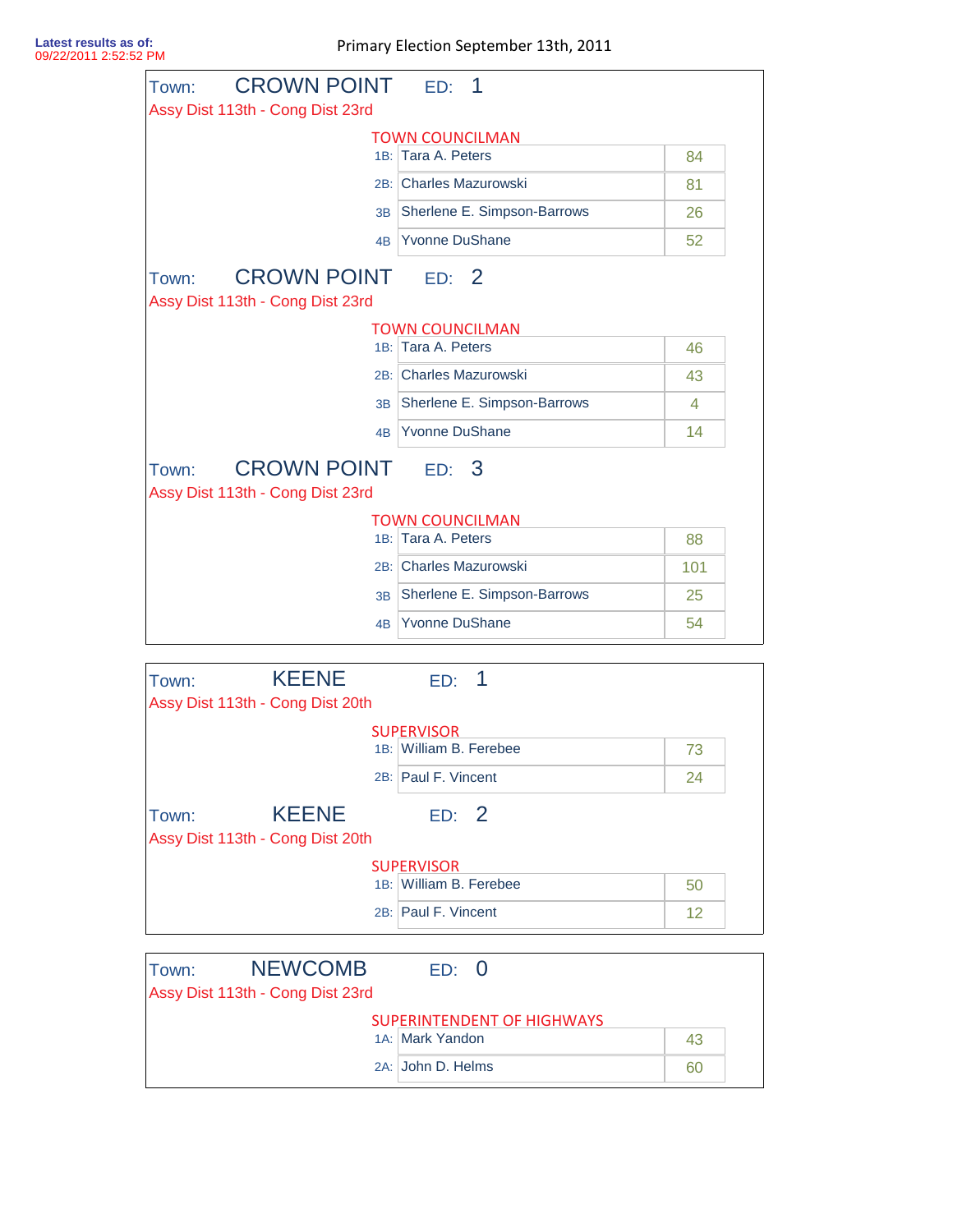| <b>SCHROON</b><br>Town:          | ED:<br>1                          |     |
|----------------------------------|-----------------------------------|-----|
| Assy Dist 113th - Cong Dist 20th |                                   |     |
|                                  | <b>SUPERVISOR</b>                 |     |
|                                  | 1B: Michael Marnell               | 69  |
|                                  | 2B: Margaret (Meg) Wood           | 64  |
|                                  | Dennis C. Christian<br>3B         | 16  |
|                                  | <b>TOWN COUNCILMAN</b>            |     |
|                                  | 4B: Donald C. Sage                | 81  |
|                                  | 5B: Bruce E. Caza                 | 59  |
|                                  | Clara M. Phibbs<br>6 <sub>B</sub> | 100 |
|                                  | <b>SUPERINTENDENT OF HIGHWAYS</b> |     |
|                                  | 7B: Dana W. Shaughnessy           | 101 |
|                                  | 8B: Dale Pecor                    | 54  |
| <b>SCHROON</b><br>Town:          | ED: 2                             |     |
| Assy Dist 113th - Cong Dist 20th |                                   |     |
|                                  | <b>SUPERVISOR</b>                 |     |
|                                  | 1B: Michael Marnell               | 65  |
|                                  | 2B: Margaret (Meg) Wood           | 59  |
|                                  | Dennis C. Christian<br>3B         | 31  |
|                                  | <b>TOWN COUNCILMAN</b>            |     |
|                                  | 4B: Donald C. Sage                | 96  |
|                                  | 5B: Bruce E. Caza                 | 43  |
|                                  | Clara M. Phibbs<br>6 <sub>B</sub> | 103 |
|                                  | <b>SUPERINTENDENT OF HIGHWAYS</b> |     |
|                                  | 7B: Dana W. Shaughnessy           | 104 |
|                                  |                                   |     |